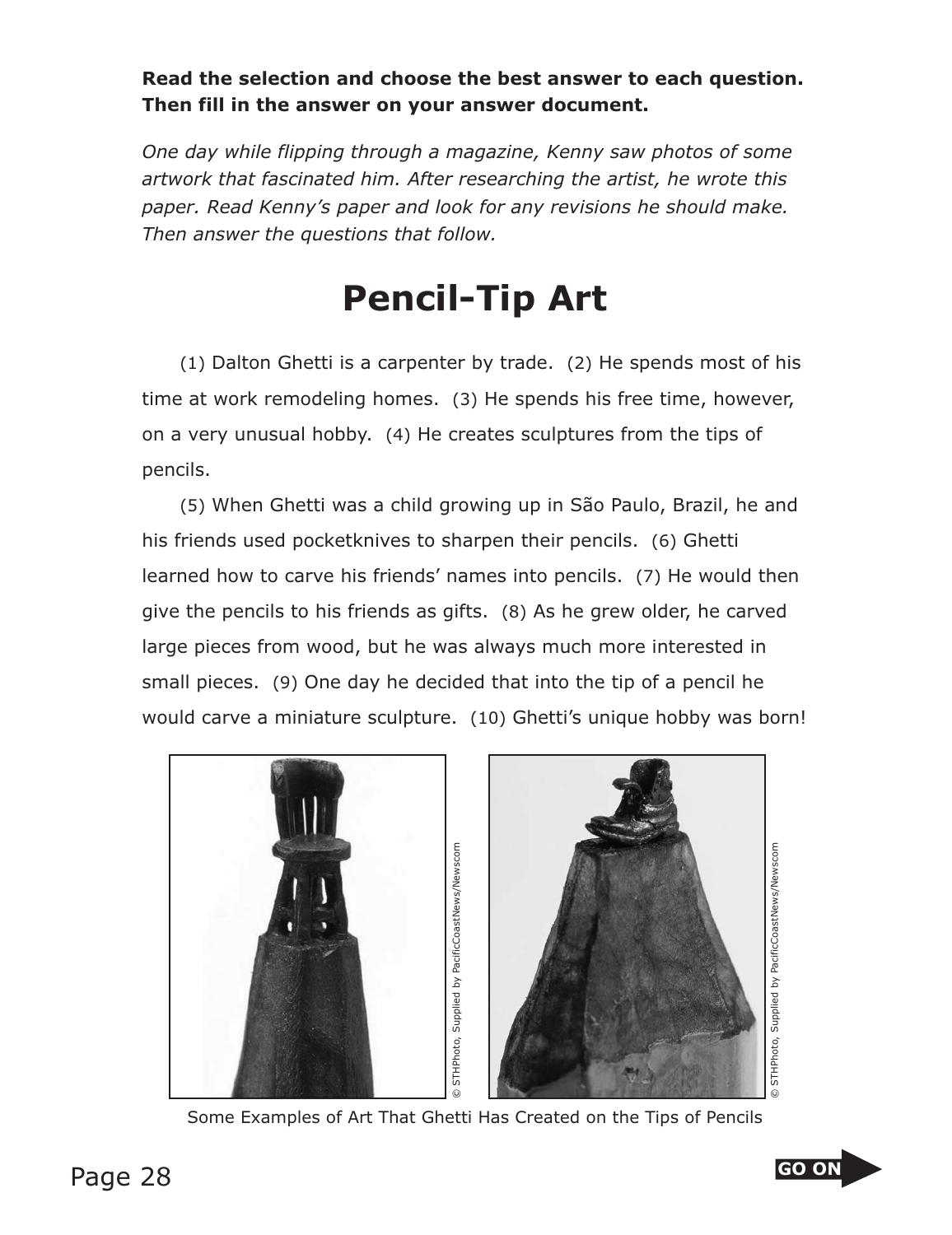(11) Today Ghetti uses only three tools to create his sculptures: a razor blade, a sewing needle, and a sculpting knife. (12) He now lives in Bridgeport, Connecticut. (13) Among Ghetti's many creations are a tiny chair, a shoe, a mailbox, and a church. (14) He has even carved a miniature Elvis Presley into the tip of a pencil. (15) Most sculptures take several months for Ghetti to create. (16) However, some projects take longer. (17) Ghetti once carved a pencil into a series of 23 interlocking chain links. (18) That project took two and a half years!

(19) Ghetti doesn't sell his work. (20) He just enjoys making things for himself and his friends. (21) Occasionally, though, some of his miniature art is displayed in museums. (22) This pleases Ghetti because he wants people to notice small things.

(23) Ghetti used to get frustrated when they would break. (24) But a change in attitude has helped him. (25) Now he accepts the fact that delicate pieces are sometimes going to break. (26) As soon as he begins each project, he thinks, "I wonder how far I can get before it breaks!"

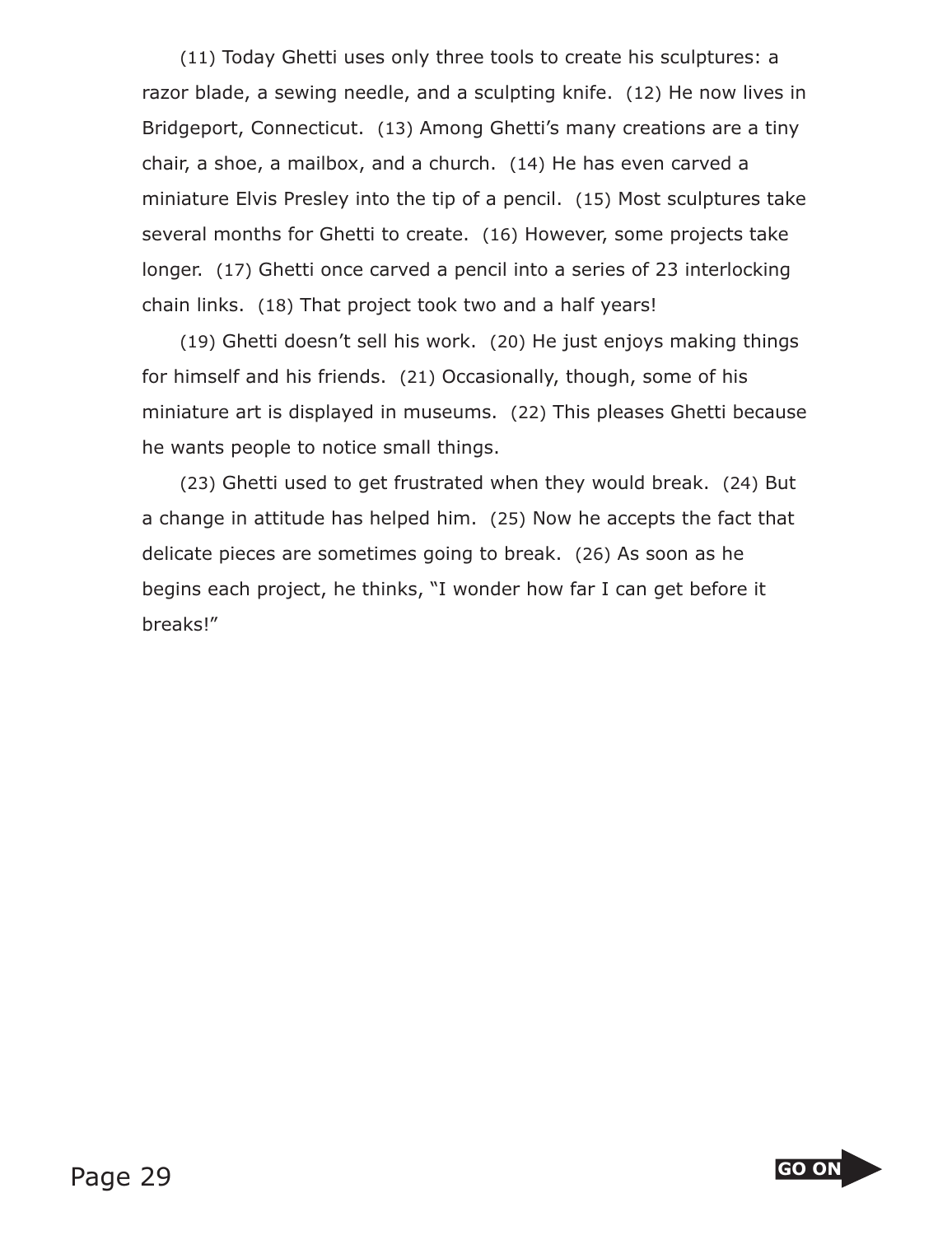- **13** What is the **BEST** way to combine sentences 6 and 7?
	- **A** Ghetti learned how to carve his friends' names into pencils, which he would then give to his friends as gifts.
	- **B** Ghetti learned how to carve his friends' names into pencils, he would then give the pencils to his friends as gifts.
	- **C** Ghetti learned how to carve his friends' names into pencils after he would give the pencils to his friends as gifts.
	- **D** Ghetti learned how to carve his friends' names into pencils that would then give the pencils to his friends as gifts.

- **14** What is the **BEST** way to revise sentence 9?
	- **F** One day he decided to carve into the tip of a pencil, he would carve a miniature sculpture.
	- **G** One day he decided that he would carve into the tip of a pencil where he carved a miniature sculpture.
	- **H** One day he decided to carve a miniature sculpture into the tip of a pencil.
	- **J** The sentence does not need to be revised.